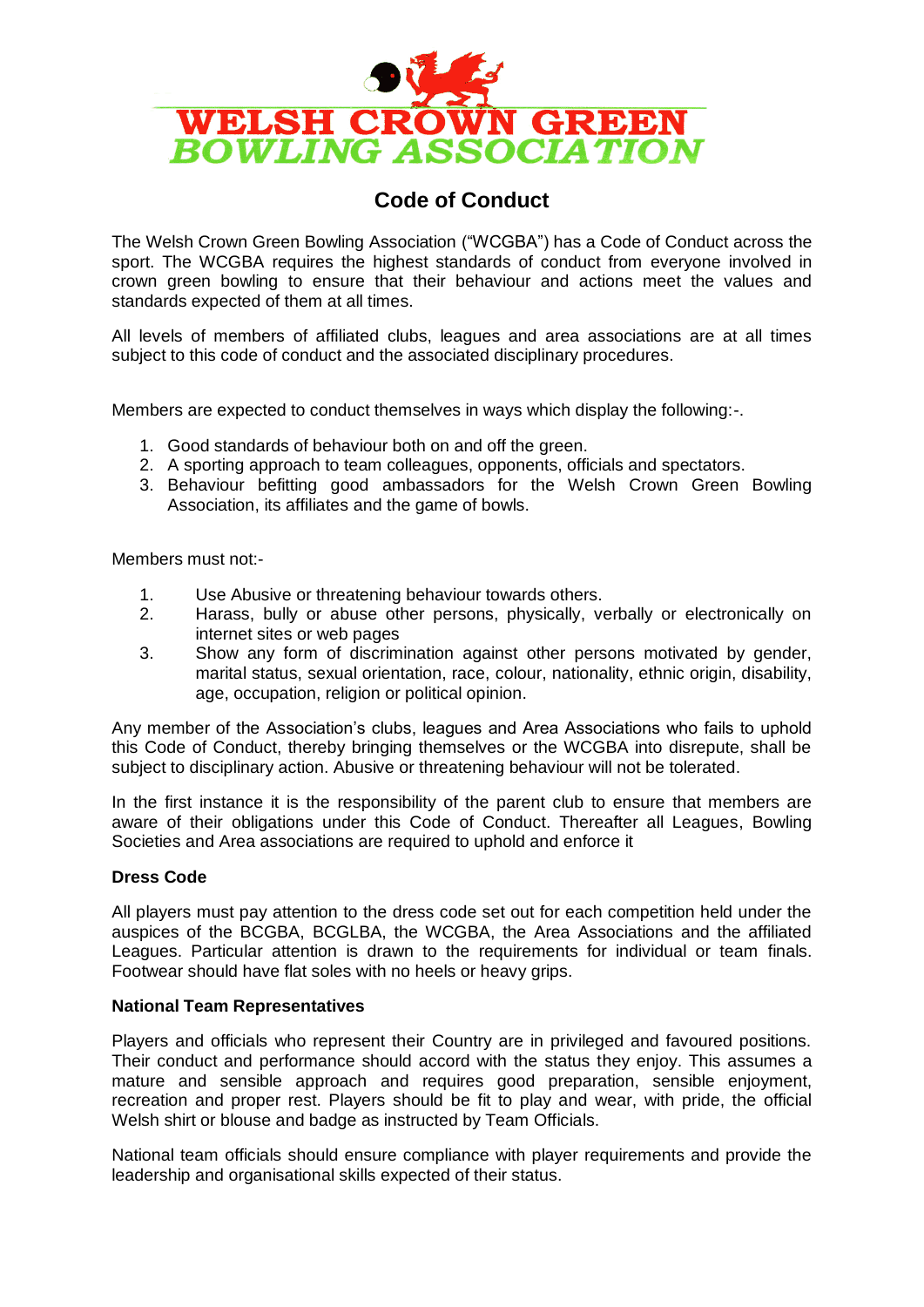

# **Code of Conduct**

## **Players**

As a Player I will:

- $\checkmark$  be affiliated to the WCGBA and comply with all rules, regulations and requirements of the sport including any leagues and competitions in which I participate
- $\checkmark$  respect the rights, dignity and worth of all people involved in crown green bowls, regardless of gender, marital status, sexual orientation, race, colour, nationality, ethnic origin, disability, age, occupation, religion or political opinion.
- $\checkmark$  not abuse or misuse any relationship of trust or position of power or influence held by me within my team, club, League, Society, Area or National Association
- $\checkmark$  always conduct myself in an appropriate manner
- $\checkmark$  cooperate with my coaches, team mates, officials and administrators
- $\checkmark$  never argue with an official during a match
- $\checkmark$  control my temper; I understand that verbal and physical abuse of officials, coaches, spectators or other players, or deliberately distracting or provoking an opponent is not acceptable or permitted behaviour in crown green bowls
- $\checkmark$  treat all players with respect, never bully or take unfair advantage of another player
- $\checkmark$  work equally hard for myself and my team, show my determination and passion to learn and do well
- $\checkmark$  display modesty in victory and graciousness in defeat
- $\checkmark$  comply with all anti-doping policies and regulations
- $\checkmark$  abide by any disciplinary sanctions that might be imposed on me
- $\checkmark$  promote this code of conduct to other players, especially those new to the sport of crown green bowls

I will not:

- $\triangleright$  consume alcoholic drinks or illegal substances either immediately prior to or whilst playing at National level and will not consume excessive amounts of alcohol after the game
- $\triangleright$  offer or attempt to offer, or accept either directly or indirectly, any consideration whatsoever with a view to influencing the result of any match